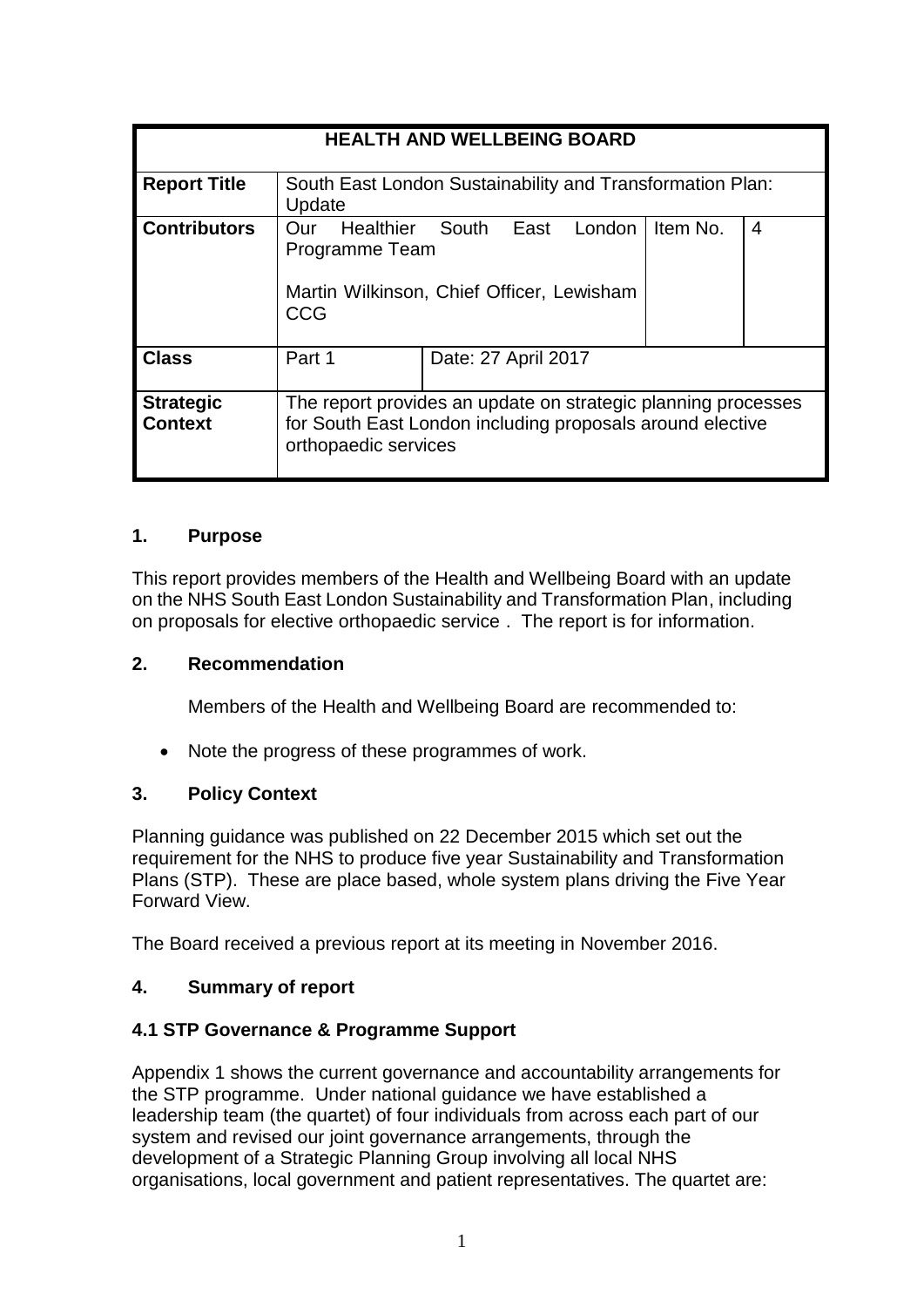- Amanda Pritchard, CEO Guys and St Thomas NHST (overall SRO)
- Andrew Bland, CO Southwark CCG
- Andrew Parson, Chair Bromley CCG
- Barry Quirk, CEO Lewisham Council

STP delivery will be considerably strengthened this year by two important appointments. The procurement for consultancy support to the programme has concluded with the preferred bidder identified as EY. The contract covers implementation support, programme management and analytics, modeling and performance tracking. EY started work on week commencing 23<sup>rd</sup> January.

In addition, Julie Lowe, former chief executive of Ealing Hospital and North Middlesex Hospital, has joined the programme as Programme Director for collaborative productivity.

# **4.2 Orthopaedic consultation postponed until spring**

Public consultation into proposals to develop elective orthopaedic centres has been postponed until spring 2017. In response to feedback from stakeholders, and agreed at the Committee in Common, we are further developing the consultation materials to more clearly describe an option where services are consolidated to three sites. We are also developing more information on infection rates and cancellations, and a more user friendly explanation of the finances.

This will allow the public to consider the pros and cons of both a two-site consolidation and a three-site consolidation. To assist with this, Guy's and St Thomas', Lewisham and Greenwich, and King's trusts have agreed to work together on a shared description of a three-site option and to further analyse the financial and non-financial impacts of consolidation.

# **4.3 OHSEL to widen involvement during 'civic engagement' period**

Since 2014, we have been discussing the challenges facing local health services and potential solutions with local people, which has formed the foundation of our plans. During 2017, we aim to extend the reach of our conversations, inviting more local people and interest groups to find out about our developing plans and contribute their views.

OHSEL has evolved from a commissioner-led strategy into a 'whole system' Sustainability and Transformation Plan (STP). The STP is not a blueprint, but rather a series of developing plans for different clinical areas, which are at different stages of development.

A six-month programme of 'civic engagement' – a dialogue with the people of south east London – will be launched in March. This will create more opportunities for local people to hear about the plans direct from NHS leaders and tell us what they think. This will include a public event in each borough, briefing stakeholders in each borough, a programme of social media engagement and communications and engagement plans for each STP workstream. Feedback will be collated, published and responded to In line with our long-standing approach.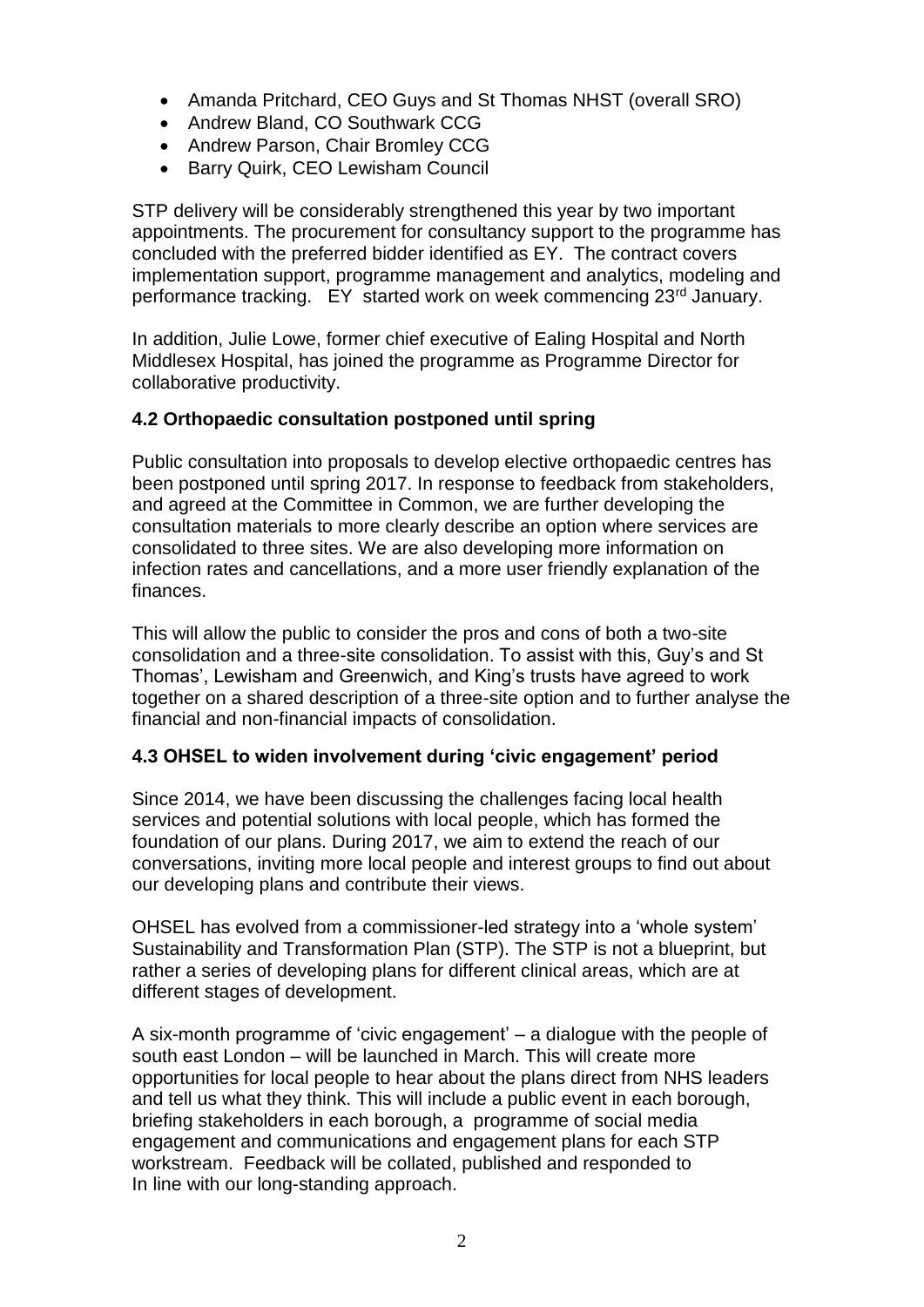# **4.3 Trust NEDs, governors and lay members event**

The programme organised a session on  $2<sup>nd</sup>$  February to bring south east London trust non-executive directors (NEDs), governors and lay members up to speed on the development of the STP for south east London.

The session was to ensure that NEDs, governors and lay members are sighted on the STP's content and governance and to seek views on how they might keep informed and involved, with the development and delivery of the STP.

# **4.4 New care models – learning from vanguards**

As part of our work around new care models to deliver community-based care, West Wakefield Health and Wellbeing vanguard presented their experiences to commissioner, provider, voluntary sector and citizen representatives from across south east London with the aim of stimulating local discussions. The vanguard is a multi-speciality community new care model – learning from vanguards provider (MCP) – and is a model that we are currently considering as the next stage in the development of local care networks to deliver place-based care across traditional provider boundaries.

This learning event, which took place on Wednesday 11 January, is part of the work that will help local borough teams and the local care networks move forward with their plans. There are 50 vanguards across the UK, selected to take a lead on the development of new care models which will act as the blueprints for the NHS moving forward and the inspiration to the rest of the health and care system.

A separate report on local work to develop our neighbourhood care networks is included in the Board agenda.

# **4.5 Patient involvement**

We have been seeking additional Patient and Public Voice (PPV) representation on several clinical and supporting workstreams. Applications have come in from south east London's diverse voluntary and community organisations as well as from individual members of the public. Successful applicants will complement existing PPV representation and join the Patient and Public Advisory Group (PPAG), a peer support group.

Local people play an important role in developing our ideas for improving health services and have been involved in OHSEL from the outset. We aim to have at least two PPVs and one member of Healthwatch on each OHSEL clinical project group.

# **4.6 The journey towards more digital healthcare**

Developments in IT and other digital technologies present a huge opportunity for us to advance the way we care for patients. An ambitious vision for south east London has been set out in our Local Digital Roadmap (LDR), which